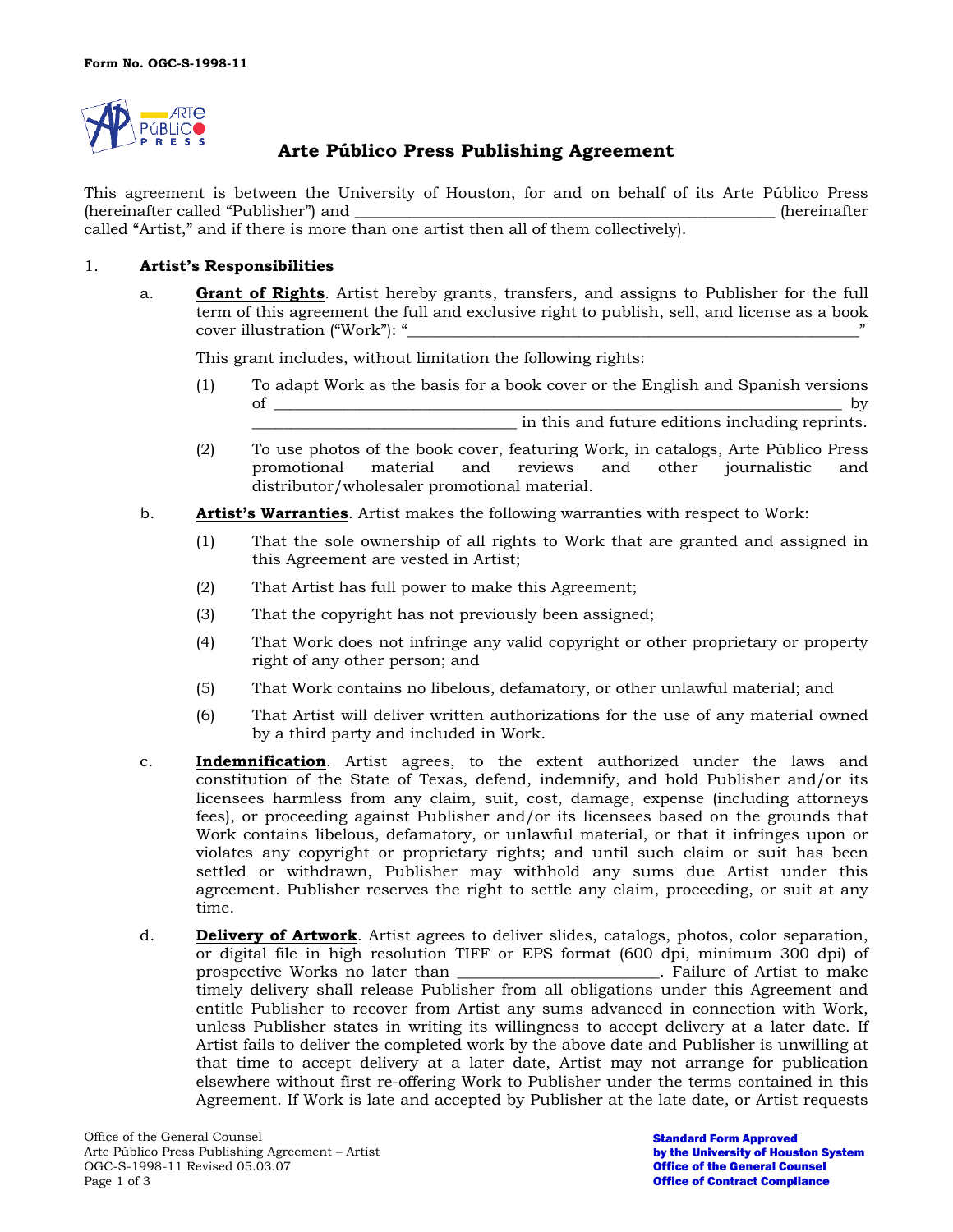changes after submission of Work, Publisher reserves the right to change the publication date.

# 2. **Publisher's Responsibilities**

- a. **Artwork**. Publisher has sole discretion concerning cover, art work, back cover design, layout, and design of interior of book.
- b. **Royalties**. Publisher shall pay the Artist a flat fee of \$\_\_\_\_\_\_\_\_\_\_\_\_\_\_\_\_\_\_\_ on publication of Work. Publication for the purpose of this paragraph is when the work is released in any form to the public.

Artist retains all rights to Work, including the right to negotiate with foreign and domestic reprinters of books originally using the Arte Público Press covers.

c. **Artist's Copies**. Publisher agrees to furnish the Artist \_\_\_\_\_\_ free copies of each book using the Artist's Work.

### 3. **General Provisions**

- a. **Term**. This Agreement shall be effective when signed by Publisher and shall continue in effect until terminated in writing by Publisher. If, no earlier than five years after the date of the last publication of Work pursuant to this Agreement, Publisher has not published further editions or prints of Work, Artist may give Publisher written notice of termination of this Agreement. However, Publisher shall have the right to continue this Agreement in effect by agreeing to publish within 90 days of receipt of written notice from Artist.
- b. **Delays**. Delays in performance caused by circumstances beyond the control of one or both of the parties shall be excused for the duration of the delay.
- c. **Assignment**. Neither party to this Agreement may assign it or any rights herein without the written approval of the other.
- d. **Binding on Successors**. This Agreement shall be binding upon and inure to the benefit of the successors and assigns of the parties.
- e. **Governing Law and Venue**. This Agreement shall be governed by and construed under the laws of the State of Texas (exclusive of the conflict of interest law provisions thereof), and venue in any action brought to enforce the rights and obligations of this Agreement shall be in Harris County, Texas.
- f. **Notice**. Any notice to either party under this Agreement must be in writing and delivered personally or by certified mail to the addresses below:

For Publisher For Artist

University of Houston \_\_\_\_\_\_\_\_\_\_\_\_\_\_\_\_\_\_\_\_\_\_\_\_\_\_\_\_\_\_\_\_\_\_\_\_\_\_\_\_\_\_\_ Arte Público Press Houston, TX 77204-2090

Artist agrees to keep Publisher informed by notice in writing of any change in address, and to keep Publisher informed of a current telephone number.

- g. **Use of Artist's Name**. Publisher shall have the right to use, and to license others to use, Artist's name, likeness and biographical material for the purpose of advertising, publishing and promoting Work.
- h. **Selections for Publicity Purposes**. Publisher may publish or permit others to publish or broadcast without charge and without royalty such selections from Work for publicity purposes as may promote Work.
- i. **Non-profit Basis**. Publisher may permit third parties to reproduce or record Work in appropriate forms for the physically or mentally disabled on a non-profit basis, without charge to such third parties or payment to Artist.